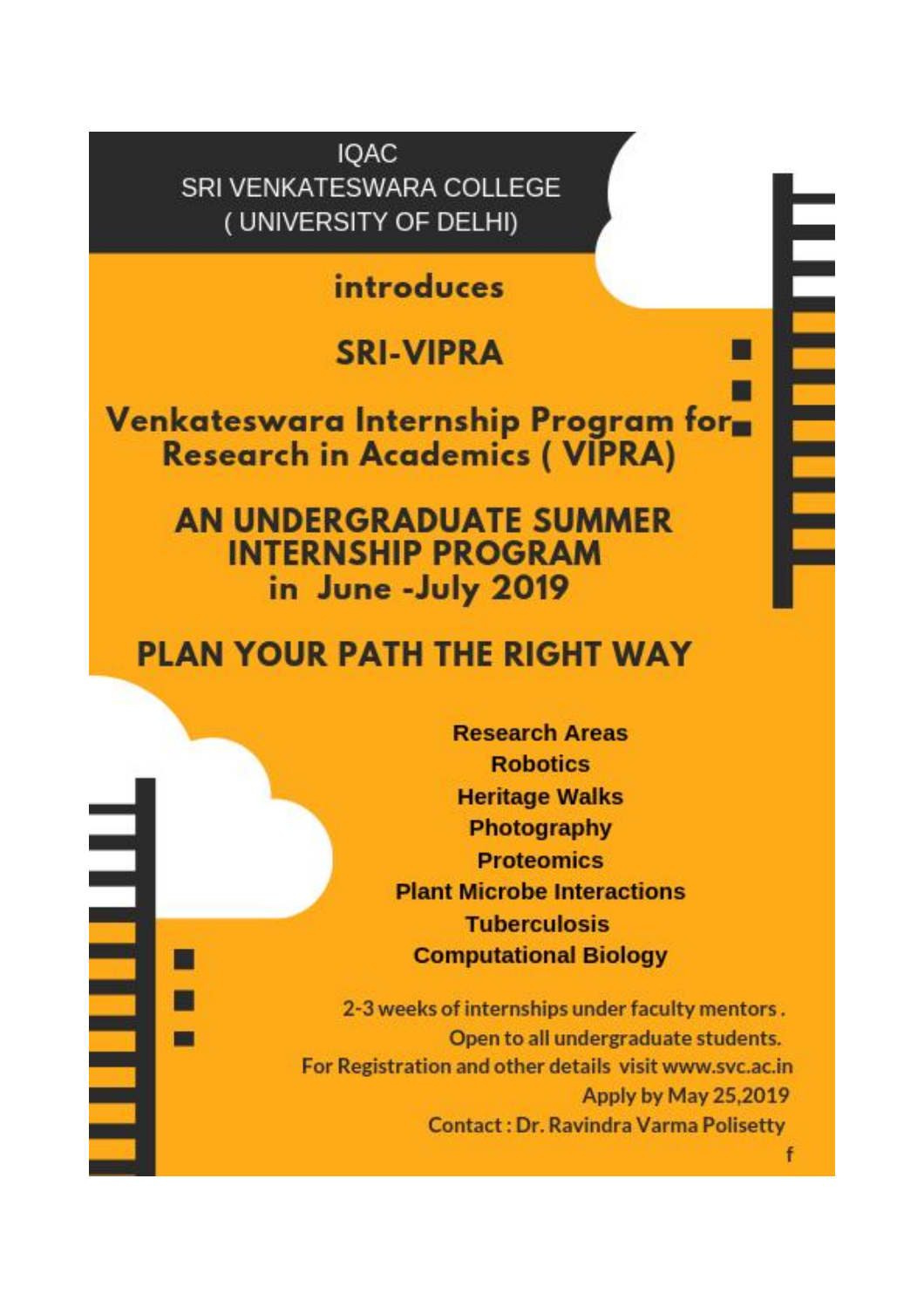### **SRI –VENKATESWARA INTERNSHIP PROGRAM FOR RESEARCH IN ACADEMICS (SRI-VIPRA 2019)**

#### **Preface**

Sri Venkateswara Internship Program for Research in Academics (SRI-VIPRA) is a summer research-training program initiated by Internal Quality Assurance Cell (IQAC) of Sri Venkateswara College in the year 2019. The main goal of this program is to encourage undergraduate students towards research. The main goal of SRI-VIPRA is to make students to think critically, design experiments and come out with innovative solutions useful for society.

Several research projects are going on in various disciplines that are funded by government funding agencies like Department of Biotechnology (DBT), Department of Science and Technology (DST) and Science and Engineering Research Board (SERB). Sri Venkateswara College is one of the recognized colleges in the country with DBT Star status. Availability of competent human resource and infrastructure support has facilitated the genesis of SRI-VIPRA. Under SRI-VIPRA Program, students are given an opportunity to work under a chosen faculty mentor during summers or break period. Supervised guidance is provided to students in all disciplines of Sciences, Humanities and Commerce. Multidisciplinary projects are encouraged to provide skill set beyond the core strength of the individual students. The students are encouraged to submit a report of their findings and upon successful completion of the SRI-VIPRA program and subsequently students receive a certificate of completion from the College. The information about the projects under SRI-VIPRA for the session June 2019 - August 2019 is provided in this report.

P. Ravindra Varm

Dr. Ravindra Varma Polisetty Dr. N. Latha Coordinator Coordinator, IQAC SRI-VIPRA 2019

N. Lattra

Dated : 24-11-2019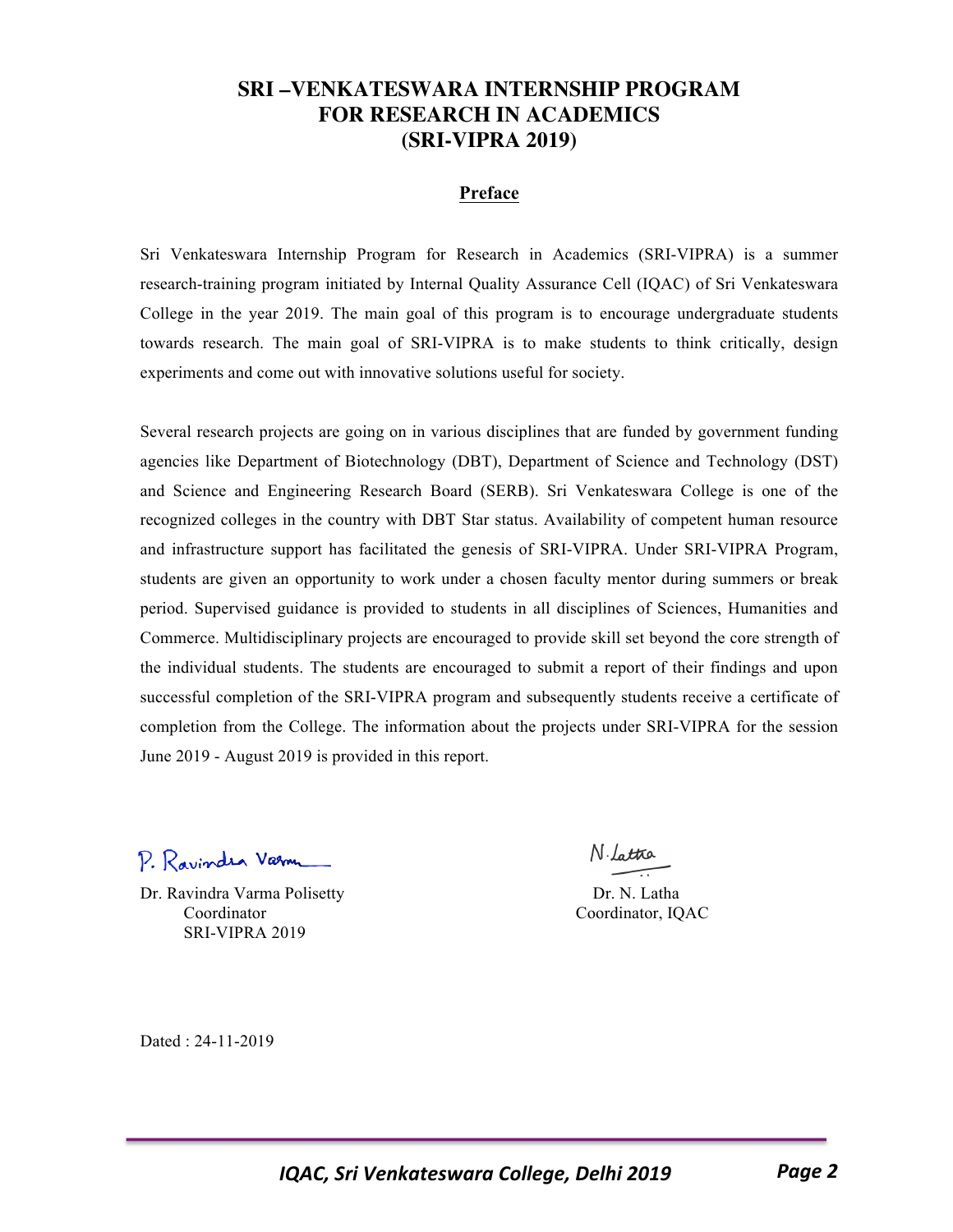### **List of mentors and students participants in SRI-VIPRA 2019 (June 2019-August 2019)**

| S.No           | Name of the<br><b>Mentor</b> | <b>Department</b>         | <b>Project Title</b>                                                                                                                                                       | Name of the<br>student | <b>Course Name</b>           |
|----------------|------------------------------|---------------------------|----------------------------------------------------------------------------------------------------------------------------------------------------------------------------|------------------------|------------------------------|
| $\mathbf{1}$   | Dr. Anant Pandey             | Physics                   | A Study on the Properties of<br><b>Thermoluminescent Materials</b>                                                                                                         | Mrunmoy Jena           | B.Sc. (Hons)<br>Physics      |
|                |                              |                           |                                                                                                                                                                            | Shriya Agarwal         | B.Sc. (Hons)<br>Physics      |
|                |                              |                           |                                                                                                                                                                            | Rochi Sharma           | B.Sc. (Hons)<br>Physics      |
| 2              | Dr.Abhishek<br>Chandra       | Environmental<br>Sciences | Carbon Sequestration<br>Potential of Trees & Soil in<br>Delhi ecosystem                                                                                                    | Krishnapriya Nair      | B.Sc. (Hons)<br>Biochemistry |
|                |                              |                           |                                                                                                                                                                            | Suminder Kaur          | <b>B.Sc.</b> Life<br>Science |
|                |                              |                           |                                                                                                                                                                            | Ruchi Kumari           | <b>B.Sc.</b> Life<br>Science |
| 3              | Dr.Amit<br>Vashistha         | Botany                    | Molecular characterization of<br>bacterial endosymbionts of<br>oriental fruit fly, Bactrocera<br>dorsalis                                                                  | Sajid Khan             | B.Sc (Hons)<br>Botany        |
|                |                              |                           |                                                                                                                                                                            | Rinki Baisoya          | B.Sc (Hons)<br>Botany        |
| $\overline{4}$ | Dr.N Latha                   | Biochemistry              | In silico study of Dengue virus<br>proteins                                                                                                                                | Sushmita Sahoo         | B.Sc. (Hons)<br>Biochemistry |
| 5              | Dr.Manoj Giri                | Physics                   | Protein-dye spectroscopic<br>studies                                                                                                                                       | Jassika Gupta          | B.Sc. (Hons)<br>Zoology      |
|                |                              |                           |                                                                                                                                                                            | Aakash Verma           | B.Sc. (Hons)<br>Physics      |
|                |                              |                           |                                                                                                                                                                            | Sejal Chandna          | B.Sc. (Hons)<br>Physics      |
| 6              | Dr.Nandita<br>Narayansamy    | Biochemistry              | Standardization of antioxidant,<br>anti- inflammatory and anti-<br>bacterial assays to assess<br>polyherbal formulation as a<br>mode of treatment for allergic<br>rhinitis | Chhavi Dua             | B.Sc. (Hons)<br>Biochemistry |
|                |                              |                           |                                                                                                                                                                            | Manjulika Bharti       | B.Sc. (Hons)<br>Biochemistry |
|                |                              |                           |                                                                                                                                                                            | Ayushi Kumari          | B.Sc. (Hons)<br>Biochemistry |
|                |                              |                           |                                                                                                                                                                            | Kumari Akanksha        | B.Sc. (Hons)<br>Biochemistry |
| $\tau$         | Dr. Nimisha<br>Sinha         | Biochemistry              | To study geotactic and<br>phototactic behavioral<br>responses of drosophila<br>melanogaster against different<br>stimuli and their interpretation                          | Nishanthi Ramesh       | B.Sc. (Hons)<br>Biochemistry |
|                |                              |                           |                                                                                                                                                                            | Sonal Gupta            | B.Sc. (Hons)<br>Biochemistry |